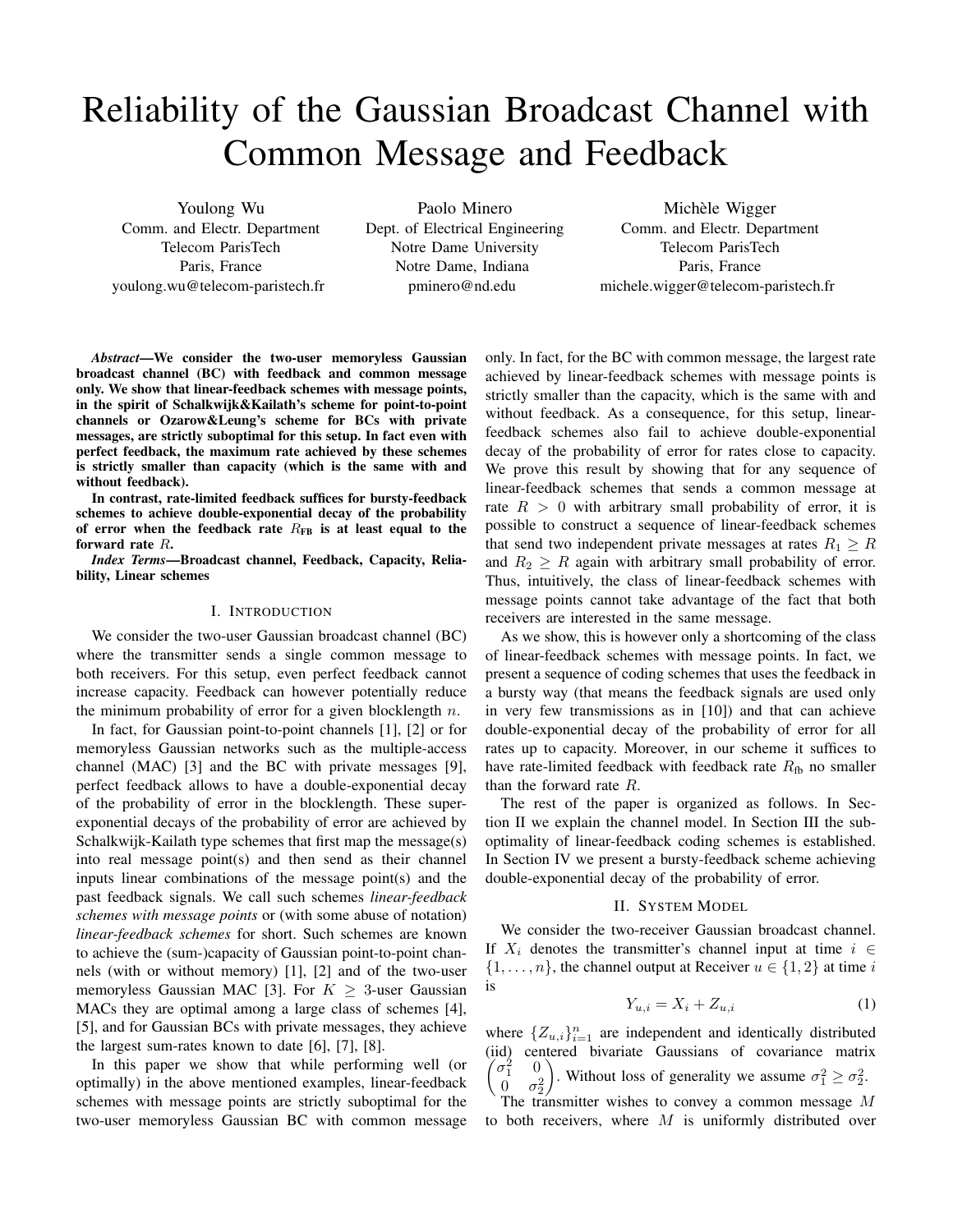the message set  $\mathcal{M} \triangleq \{1, ..., \lfloor e^{nR} \rfloor \}$ , independently of the noise sequences  $\{Z_{1,i}\}\$  and  $\{Z_{2,i}\}\$ . Here, *n* is the blocklength and  $R > 0$  the rate of transmission. It is assumed that the transmitter obtains feedback from both receivers. That means, after each channel use  $i$ , each Receiver  $u$  feeds back a signal  $V_{u,i} \in \mathcal{V}_{u,i}$  to the transmitter, where the feedback alphabet  $V_{u,i}$  is a design parameter of the scheme. We consider two scenarios for the feedback: *rate-limited* feedback or *perfect* feedback. In the case of rate-limited feedback, the signals from Receiver  $u$  have to satisfy:

$$
\sum_{i=1}^{n} H(V_{u,i}) \le nR_{\text{fb}}, \qquad u \in \{1,2\},\tag{2}
$$

where  $R_{\text{fb}}$  denotes the symmetric feedback rate. In the case of perfect feedback, we have no constraint on the feedback signals  $\{V_{u,i}\}\$ , and it is thus optimal to choose  $\mathcal{V}_{u,i} = \mathbb{R}$  and

$$
V_{u,i} = Y_{u,i},\tag{3}
$$

because this way any processing that can be done at the receivers can also be done at the transmitter.

An encoding strategy is comprised of a sequence of encoding functions  $\{f_i^{(n)}\}_{i=1}^n$  of the form

$$
f_i^{(n)}\colon \mathcal{M}\times \mathcal{V}_{1,1}\times \cdots \times \mathcal{V}_{1,i-1}\times \mathcal{V}_{2,1}\times \cdots \times \mathcal{V}_{2,i-1}\to \mathbb{R}(4)
$$

that is used to produce the channel inputs as

$$
X_i = f_i^{(n)}(M, V_1^{i-1}, V_2^{i-1}), \qquad i \in \{1, \dots, n\}, \tag{5}
$$

where for each positive integer k we define  $V_1^k :=$  $(V_{1,1}, \ldots, V_{1,k})$  and  $V_2^k := (V_{2,1}, \ldots, V_{2,k})$ . We impose an expected average block-power constraint  $P$  on the channel input sequence. This means, we only allow for encoding functions that produce channel inputs  $X_1, \ldots, X_n$  satisfying

$$
\frac{1}{n}\mathbb{E}\Big[\sum_{i=1}^{n}X_i^2\Big]\leq P.\tag{6}
$$

Each Receiver  $u \in \{1, 2\}$  decodes the message M by means of a decoding function  $g_u^{(n)}$  of the form

$$
g_u^{(n)} \colon \mathbb{R}^n \to \mathcal{M}.\tag{7}
$$

That means, Receiver  $u$  produces as its guess

$$
\hat{M}_u = g_u^{(n)}(Y_u^n) \tag{8}
$$

where  $Y_u^n := (Y_{u,1}, \ldots, Y_{u,n}).$ 

An error occurs in the communication whenever

$$
(\hat{M}_1 \neq M) \text{ or } (\hat{M}_2 \neq M), \tag{9}
$$

and thus the average probability of error is

$$
P_e^{(n)} \triangleq \Pr\left[\hat{M}_1 \neq M \text{ or } \hat{M}_2 \neq M\right]. \tag{10}
$$

We say that *a rate*  $R > 0$  *is achievable* for the described setup if for every  $\epsilon > 0$  there exists a sequence of encoding and decoding functions  $\left\{ \{f_i^{(n)}\}_{i=1}^n, g_1^{(n)}, g_2^{(n)}\right\}_{n=1}^\infty$  as in (4) and  $(7)$  and satisfying the power constraint  $(6)$  such that for sufficiently large block lengths  $n$  the probability of error

 $P_e^{(n)} < \epsilon$ . The supremum of all achievable rates is called the *capacity*. In the case of rate-limited feedback we denote it  $C_{\text{rate-fb}}$  and in the case of perfect feedback  $C_{\text{perf-fb}}$ . It is well known that even with perfect feedback the capacity is the same as without feedback. Thus, irrespective of  $R_{\text{fb}} \geq 0$ :

$$
C_{\text{rate-fb}} = C_{\text{perf-fb}} = \frac{1}{2} \log \left( 1 + \frac{P}{\sigma_1^2} \right). \tag{11}
$$

In this paper we are also interested in the decay rate of the probability of error. We say that the probabilities of error  $P_e^{(n)}$ of a sequence of schemes decays to 0 double-exponentially, if

$$
\lim_{n \to \infty} -\frac{1}{n} \log \log P_e^{(n)} > 0.
$$
 (12)

Throughout the paper  $log(·)$  denotes the natural logarithm.

# III. SUB-OPTIMALITY OF LINEAR-FEEDBACK SCHEMES FOR PERFECT FEEDBACK

In this section we restrict attention to perfect feedback and to the class of *linear-feedback schemes with message points*.

#### *A. Linear-Feedback Schemes with Message Points*

Definition 1. *We say that a scheme is a linear-feedback scheme with message points (or for short a* linear-feedback scheme), if the sequence of encoding functions  $\{f_i^{(n)}\}_{i=1}^n$  is *of the composite form*

$$
f_i^{(n)} = L_i^{(n)} \circ \Phi^{(n)} \tag{13}
$$

*with*

$$
\Phi^{(n)} \colon M \mapsto \Theta \in \mathbb{R} \tag{14a}
$$

$$
L_i^{(n)}: (\Theta, Y_1^{i-1}, Y_2^{i-1}) \mapsto X_i,\tag{14b}
$$

where  $\Phi^{(n)}$  is an arbitrary mapping and  $L_i^{(n)}$  is a linear *mapping on the respective domains.*

We denote the maximum rate achievable with a sequence of linear-feedback schemes  $C_{\text{perf-fb}}^{(\text{Lin})}$ .

For comparison, in this section we also discuss the scenario where the transmitter wishes to send two independent private messages  $M_1$  and  $M_2$  of rates  $R_1$  and  $R_2$  to Receivers 1 and 2, respectively. A *linear-feedback scheme* for this setup with private messages consists of a sequence of encoding functions  $\{f_{\text{priv},i}^{(n)}\}$  that is of the composite form

 $f_{\mathrm{priv},i}^{(n)}=L_{\mathrm{priv},i}^{(n)}\circ$ 

with

$$
\Phi_{\text{priv},u}^{(n)}: M_u \mapsto \Theta_u \in \mathbb{R}, \qquad u \in \{1,2\}, \tag{16a}
$$

 $\left(\Phi_{\text{priv}}^{(n)}\right)$ priv,1  $\Phi_{\rm{priv}}^{(n)}$ priv,2

 $\setminus$ 

(15)

$$
L_{\text{priv},i}^{(n)}: (\Theta_1, \Theta_2, Y_1^{i-1}, Y_2^{i-1}) \mapsto X_i,
$$
 (16b)

where  $\Phi_{\text{priv}}^{(n)}$  $\binom{n}{\text{priv},1}$  and  $\Phi_{\text{priv}}^{(n)}$  $\binom{n}{\text{priv},2}$  are arbitrary mappings and  $L^{(n)}_{\text{priv},i}$  is a *linear* mapping on the respective domains. We denote the set of all rate pairs  $(R_1, R_2)$  that are achievable with a linearfeedback scheme  $\mathcal{C}_{\text{priv, perf-fb}}^{(\text{Lin})}$ .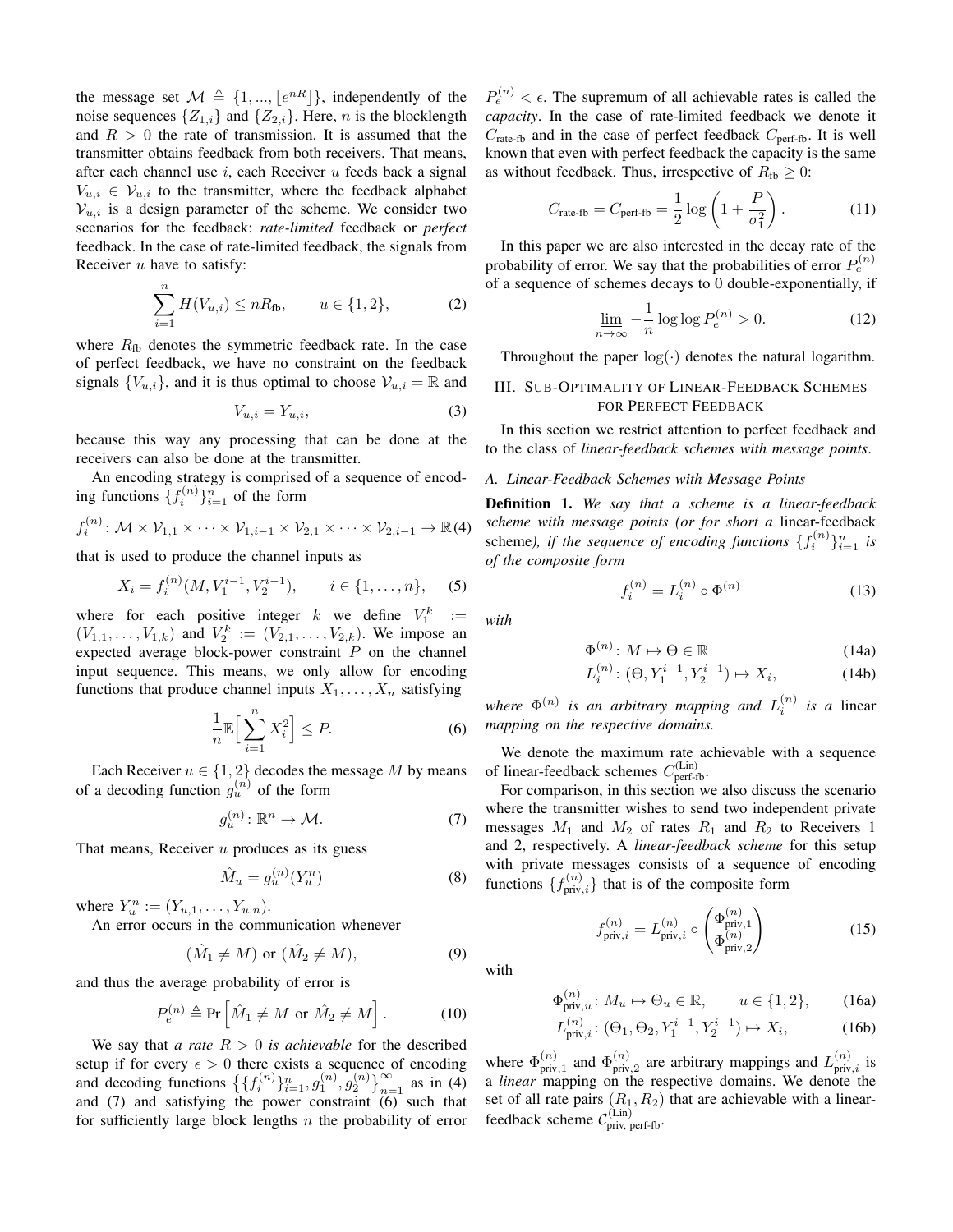#### *B. Results*

Proposition 1. *For a given power constraint* P*, if a sequence of linear-feedback schemes with message points achieves a common rate*  $R > 0$ , then there exists a sequence of linear*feedback schemes with message points that achieves the symmetric private rates* (R, R)*:*

$$
0 \le R \le C_{\text{perf-fb}}^{(\text{Lin})} \qquad \Rightarrow \qquad (R, R) \in C_{\text{priv, perf-fb}}^{(\text{Lin})}. \tag{17}
$$

*Proof:* A sketch of the proof is given in Appendix A. ■

Theorem 1. *Linear-feedback schemes with message points cannot achieve the capacity of the Gaussian BC with common message:*

$$
C_{\text{perf-fb}}^{(\text{Lin})} \le \frac{1}{2} \log \left( 1 + \frac{\alpha P}{(1 - \alpha)P + \sigma_1^2} \right) < C_{\text{perf-fb}} \tag{18}
$$

*where*  $\alpha$  *is the unique solution in the open interval*  $(0, 1)$  *to* 

$$
\alpha \frac{\sigma_1^2 \sigma_2^2}{\sigma_1^2 + \sigma_2^2} = (1 - \alpha)^2 P + (1 - \alpha) \sigma_1^2.
$$
 (19)

*Proof:* Follows from Proposition 1 and by the outer bound on the capacity region for the Gaussian BC with private messages and perfect feedback in [9].

# IV. DOUBLE-EXPONENTIAL DECAY OF PROBABILITY OF ERROR WITH RATE-LIMITED FEEDBACK

In this section we again allow for general coding schemes and we consider rate-limited feedback.

**Theorem 2.** If the feedback rate  $R_{\text{fb}} \geq R$ , then it is possible *to have a double-exponential decay of the probability of error.*

*Proof:* In Section IV-A we present a bursty-feedback scheme achieving the desired performance; it is based on the scheme in [10], see also [11]. Its analysis is omitted.

## *A. Bursty-feedback scheme*

Fix a positive rate  $R$  and assume that

$$
R_{\text{fb}} \ge R. \tag{20}
$$

Also, fix a large blocklength n and  $\delta > 0$  such that

$$
R < C(1 - \delta). \tag{21}
$$

Choose a small  $\epsilon > 0$  and define  $n_2 = \epsilon n$  and  $n_1 = n - n_2 - 1$ . Notice that if  $n$  has been chosen sufficiently large,

$$
\frac{n}{n_1} < 1 + \delta. \tag{22}
$$

We choose a no-feedback code  $C_1$  for the BC with common message. The parameters of the code are: blocklength  $n_1$ , rate  $\frac{n}{n_1}R$ , expected average block-power constraint P, and probability of error

$$
P_{e,1}^{(n)} \le e^{-n(\zeta - o(1))} \tag{23}
$$

for some  $\zeta > 0$  and some function  $o(1)$  that tends to 0 as  $n \to \infty$ . Notice that such a code exists because, by (21) and (22), the rate of the code  $\frac{n}{n_1}R < C(1 - \delta^2)$  and the error

exponent of the BC with common message without feedback is positive for all rates below capacity.<sup>1</sup>

Now, choose a second code  $C_2$  for the BC with common message and no feedback. The parameters of code  $C_2$  are: blocklength  $n_2$ , rate  $R/\epsilon$ , expected average block-power constraint  $P/\gamma$ , where

$$
\gamma \triangleq P_{e,1}^{(n)},\tag{24}
$$

and probability of error

$$
P_{e,2}^{(n)} \le \exp(-\exp(n(\zeta - o(1))).
$$
 (25)

That such a code exists can be proved using arguments from [12].

Transmission takes place in 2 phases.

*1)* First phase with channel uses  $i = 1, \ldots, n_1$ : During the first  $n_1$  channel uses, the transmitter sends the codeword in  $C_1$  corresponding to message M.

After observing the channel outputs  $Y_u^{n_1}$ , Receiver  $u \in$  $\{1, 2\}$  makes a tentative decision  $\hat{M}_{u,1}$  about M. It then sends its tentative decision  $\hat{M}_{u,1}$  to the transmitter over the feedback channel:

$$
V_{u,n_1} = \hat{M}_{u,1}.
$$
 (26)

All other feedback signals from Receiver  $u$  are deterministically 0 and therefore, by (20), the scheme satisfies the feedback rate constraint (2).

*2)* Second phase with channel uses  $i = n_1 + 1, \ldots, n$ : In channel use  $n_1 + 1$  the transmitter sends a signal to indicate whether both receivers' tentative decisions were correct. Specifically,

$$
X_{n_1+1} = \begin{cases} \sqrt{P/\gamma} & \text{if } \hat{M}_{1,1} \neq M \text{ or } \hat{M}_{2,1} \neq M \\ 0 & \text{if } \hat{M}_{1,1} = \hat{M}_{2,1} = M. \end{cases} \tag{27}
$$

Moreover, if one of the two tentative decisions was wrong,

$$
(\hat{M}_{1,1} \neq M)
$$
 or  $(\hat{M}_{2,1} \neq M)$ ,

then during channel uses  $i = n_1 + 2, ..., n$  the transmitter sends the codeword from  $C_2$  that corresponds to  $M$ .

Each Receiver u first detects the signal  $X_{n_1+1}$ . Define

$$
\Gamma \triangleq \frac{\sqrt{P/\gamma}}{2}.\tag{28}
$$

If  $Y_{u,n_1+1} < \Gamma$ , Receiver u decides that its tentative decision was correct, and produces as its guess  $\hat{M}_u = \hat{M}_{u,1}$ . If instead  $Y_{u,n_1+1} \geq \Gamma$ , it decides that its tentative decision  $\hat{M}_{u,1}$  was wrong and discards it. It then produces a new guess  $\hat{M}_{u,2}$ by decoding the code  $C_2$  applied in the second phase solely based on the outputs  $Y_{u,n_1+2}, \ldots, Y_{u,n}$ , and produces as its final guess  $\hat{M}_u = \hat{M}_{u,2}$ .

<sup>&</sup>lt;sup>1</sup>The positiveness of the error exponent for the Gaussian BC with common message and without feedback follows from the fact that without feedback the probability of error for the Gaussian BC with common messages is at most twice the probability of error to the weaker receiver.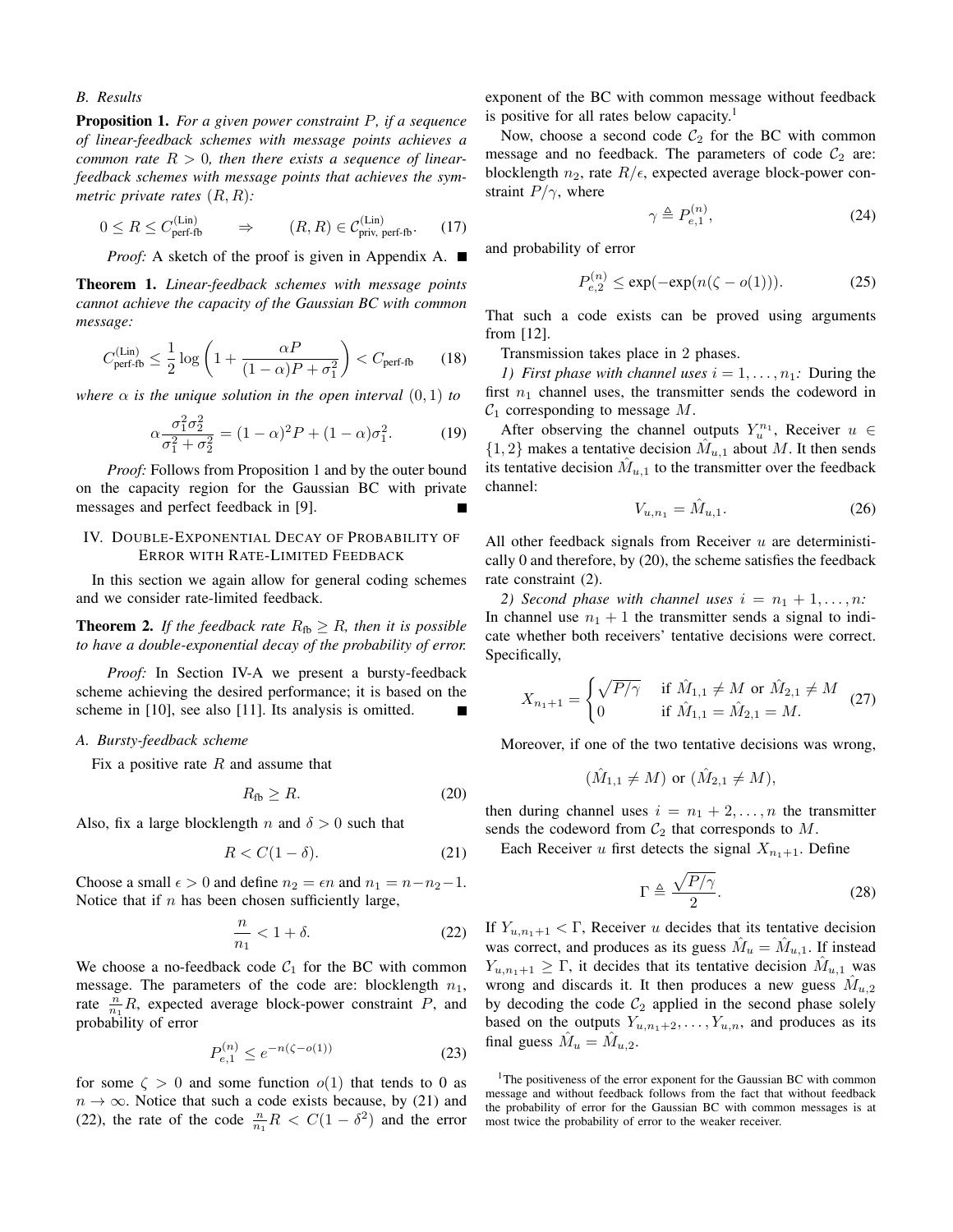# APPENDIX A

#### PROOF OF PROPOSITION 1

Let  $\delta$  be a small positive number. Fix a sequence of linear-feedback schemes  $\{(\Phi^{(n)}, \{L_i^{(n)}\}_{i=1}^n, g_1^{(n)}, g_2^{(n)})\}_{n=1}^\infty$ that send a common message to the two receivers and that satisfy the power constraint (6) with P replaced by  $(P-\delta)$ . Based on this sequence, we construct a sequence of linear-feedback schemes  $\left\{ \phi_{\text{priv}}^{(n)} \right\}$  $_{\rm priv,1}^{(n)},\Phi_{\rm priv}^{(n)}$  $\lim_{\text{priv}, 2}$ ,  $\{L_{\text{priv}, i}^{(n)}\}_{i=1}^{n}, g_{\text{priv}}^{(n)}$  $g_{\text{priv},1}^{(n)}, g_{\text{priv}}^{(n)}$  $\binom{n}{\text{priv},2}$   $\}$   $\infty$  that send two independent private messages at rates

$$
R_1 \ge R \qquad \text{and} \qquad R_2 \ge R, \tag{29}
$$

and that for large blocklengths  $n$  satisfy the power constraint (6). Since  $\delta > 0$  can be chosen arbitrarily small, and by continuity considerations, this establishes the proposition.

In the next subsection A-1 we state two lemmas on the sequence of linear-feedback schemes for common message. The construction of the desired sequence of linear-feedback schemes for private messages is explained in Subsection A-2.

*1) About the Linear-Feedback Schemes with Common Message:* We denote the message point, the channel inputs, and the channel outputs corresponding to the blocklength *n* scheme  $(\Phi^{(n)}, \{L_i^{(n)}\}_{i=1}^n, g_1^{(n)}, g_2^{(n)})$  by  $\Theta^{(n)}$ ,  $X_1^{(n)}, \ldots, X_n^{(n)}, Y_{1,1}^{(n)}, \ldots, Y_{1,n}^{(n)}, Y_{2,1}^{(n)}, \ldots, Y_{2,n}^{(n)}$ . By the definition of a linear-feedback coding scheme in (16), and defining

$$
\mathbf{X}^{(n)} \triangleq \left(X_1^{(n)}, \dots, X_n^{(n)}\right)^{\mathsf{T}},\tag{30}
$$

$$
\mathbf{Y}_{u}^{(n)} \triangleq \left(Y_{u,1}^{(n)}, \dots, Y_{u,n}^{(n)}\right)^{\mathsf{T}}, \qquad u \in \{1,2\},\qquad(31)
$$

$$
\mathbf{Z}_u \triangleq (Z_{u,1}, \dots, Z_{u,n})^{\mathsf{T}}, \qquad u \in \{1,2\},\qquad(32)
$$

we can write

$$
\mathbf{X}^{(n)} = \mathbf{A}^{(n)} \mathbf{Z}_1 + \mathbf{B}^{(n)} \mathbf{Z}_2 + \mathbf{d}^{(n)} \Theta^{(n)}
$$
(33a)

$$
\mathbf{Y}_1^{(n)} = (I + A^{(n)})\mathbf{Z}_1 + B^{(n)}\mathbf{Z}_2 + \mathbf{d}^{(n)}\Theta^{(n)} \qquad (33b)
$$

$$
\mathbf{Y}_2^{(n)} = \mathbf{A}^{(n)} \mathbf{Z}_1 + (\mathbf{I} + \mathbf{B}^{(n)}) \mathbf{Z}_2 + \mathbf{d}^{(n)} \Theta^{(n)}.
$$
 (33c)

for some strictly-lower triangular *n*-by-*n* matrices  $A^{(n)}$  and  $B^{(n)}$  and an *n*-dimensional column-vector  $d^{(n)}$ <sup>2</sup>. Notice that, since the schemes satisfy the average block-power constraint in (6) for power  $P - \delta$ ,

$$
\text{tr}(\mathsf{A}\mathsf{A}^{\mathsf{T}})\sigma_1^2 + \text{tr}(\mathsf{B}\mathsf{B}^{\mathsf{T}})\sigma_2^2 + \|\mathbf{d}^{(n)}\|^2 \text{Var}\Big(\Theta^{(n)}\Big) \le n(P - \delta),\tag{34}
$$

where, for ease of notation, we dropped the superscript  $(n)$ for the matrices  $A^{(n)}$  and  $B^{(n)}$ .

Lemma 1. *For each positive integer* n *there exist two* ndimensional row-vectors  $\mathbf{v}_1^{(n)}$  and  $\mathbf{v}_2^{(n)}$  of unit norms

$$
\|\mathbf{v}_1^{(n)}\|^2 = \|\mathbf{v}_2^{(n)}\|^2 = 1\tag{35}
$$

*such that*

$$
R \le \lim_{n \to \infty} -\frac{1}{2n} \log \left( \sigma_1^2 \|\mathbf{v}_1^{(n)}(1 + \mathbf{A}^{(n)})\|^2 + \sigma_2^2 \|\mathbf{v}_1^{(n)}\mathbf{B}^{(n)}\|^2 \right)
$$
  
=:  $\Gamma_1$  (36)

<sup>2</sup>We do not use a superscript  $(n)$  for the noise samples because their law does not depend on the block length  $n$ .

*and*

$$
R \le \lim_{n \to \infty} -\frac{1}{2n} \log \left( \sigma_1^2 \|\mathbf{v}_2^{(n)} \mathbf{A}^{(n)}\|^2 + \sigma_2^2 \|\mathbf{v}_2^{(n)} (1 + \mathbf{B}^{(n)})\|^2 \right)
$$
  
=:  $\Gamma_2$ . (37)

*Proof:* Omitted.

**Lemma 2.** Let  $\{v_1^{(n)}\}$  and  $\{v_2^{(n)}\}$  be as in Lemma 1. If the *limits*  $\Gamma_1$ ,  $\Gamma_2$  *in* (36) *and* (37) *are both positive, then for each* positive integer *n* there exists a pair of indices  $(j^{(n)}, k^{(n)})$ *satisfying*

$$
\lim_{n \to \infty} \frac{1}{n} \mathsf{E}\left[ \left( X_{j^{(n)}}^{(n)} \right)^2 \right] = 0 \tag{38a}
$$

$$
\lim_{n \to \infty} \frac{1}{n} \mathsf{E}\left[ \left( X_{k^{(n)}}^{(n)} \right)^2 \right] = 0 \tag{38b}
$$

$$
\lim_{n \to \infty} \frac{1}{2n} \log(|v_{1,j^{(n)}}^{(n)}|) > 0
$$
\n(38c)

$$
\lim_{n \to \infty} \frac{1}{2n} \log(|v_{2,k^{(n)}}^{(n)}|) > 0,
$$
\n(38d)

where  $v_{1,j^{(n)}}^{(n)}$  denotes the  $j^{(n)}$ -th component of  $\mathbf{v}_1^{(n)}$  and  $v_{2,k}^{(n)}$  $2, k^{(n)}$ denotes the  $k^{(n)}$ -th component of  $v_2^{(n)}$ .

## *Proof:* Omitted.

*2) A Linear-Feedback Scheme for Private Messages:* We are now ready to describe our sequence of linear-feedback schemes for private messages  $\left\{ \left( \phi_{\text{priv}}^{(n)} \right)$  $\binom{(n)}{\text{priv},1}, \phi^{(n)}_{\text{priv},2}, \{L^{(n)}_{\text{priv},i}\}_{i=1}^n, g^{(n)}_{\text{priv}}$  $g_{\text{priv},1}^{(n)}, g_{\text{priv}}^{(n)}$  $\begin{pmatrix} (n) \\ \text{priv}, 2 \end{pmatrix}$   $\begin{pmatrix} (n) \\ n=1 \end{pmatrix}$ . We denote the channel inputs produced by the blocklength- $n$  scheme by  $\{\bar{X}_i^{(n)}\}$  and the corresponding channel outputs by

$$
\bar{Y}_{u,i}^{(n)} = \bar{X}_i^{(n)} + Z_{u,i}, \qquad u \in \{1,2\}.
$$
 (39)

To facilitate the description, we assume that the transmission starts at time  $i = -1$  (instead of  $i = 1$ ).

We describe our scheme for blocklength- $(n + 4)$ , which takes place in time-slots  $i = -1, 0, \ldots, n + 2$ . As we shall see, the blocklength- $(n+4)$  encoding functions  $\left\{L_{\text{priv},i}^{(n+4)}\right\}_{i=1}^{n+4}$ are constructed from the blocklength-n parameters  $A^{(n)}$  and  $B^{(n)}$  defined in the previous section.

Let  $j^{(n)}$  and  $k^{(n)}$  be two indices that satisfy the conditions in Lemma 2 and define

$$
\bar{Z}_{1,i}^{(n+4)} := \begin{cases} Z_{1,i}, & \text{if } 1 \le i \le j^{(n)}, \\ Z_{1,i+1}, & \text{if } j^{(n)} + 1 \le i \le k^{(n)}, \\ Z_{1,i+2}, & \text{if } k^{(n)} + 1 \le i \le n \end{cases} \tag{40}
$$

and

$$
\bar{Z}_{2,i}^{(n+4)} := \begin{cases} Z_{2,i}, & \text{if } 1 \le i \le j^{(n)} - 1, \\ Z_{2,i+1}, & \text{if } j^{(n)} \le i \le k^{(n)} - 1, \\ Z_{2,i+2} & \text{if } k^{(n)} \le i \le n. \end{cases} \tag{41}
$$

We assume that  $j^{(n)} \leq k^{(n)}$ ; otherwise we exchange the roles of the subscripts 1 and 2 and in our scheme we reverse the roles of the two receivers.